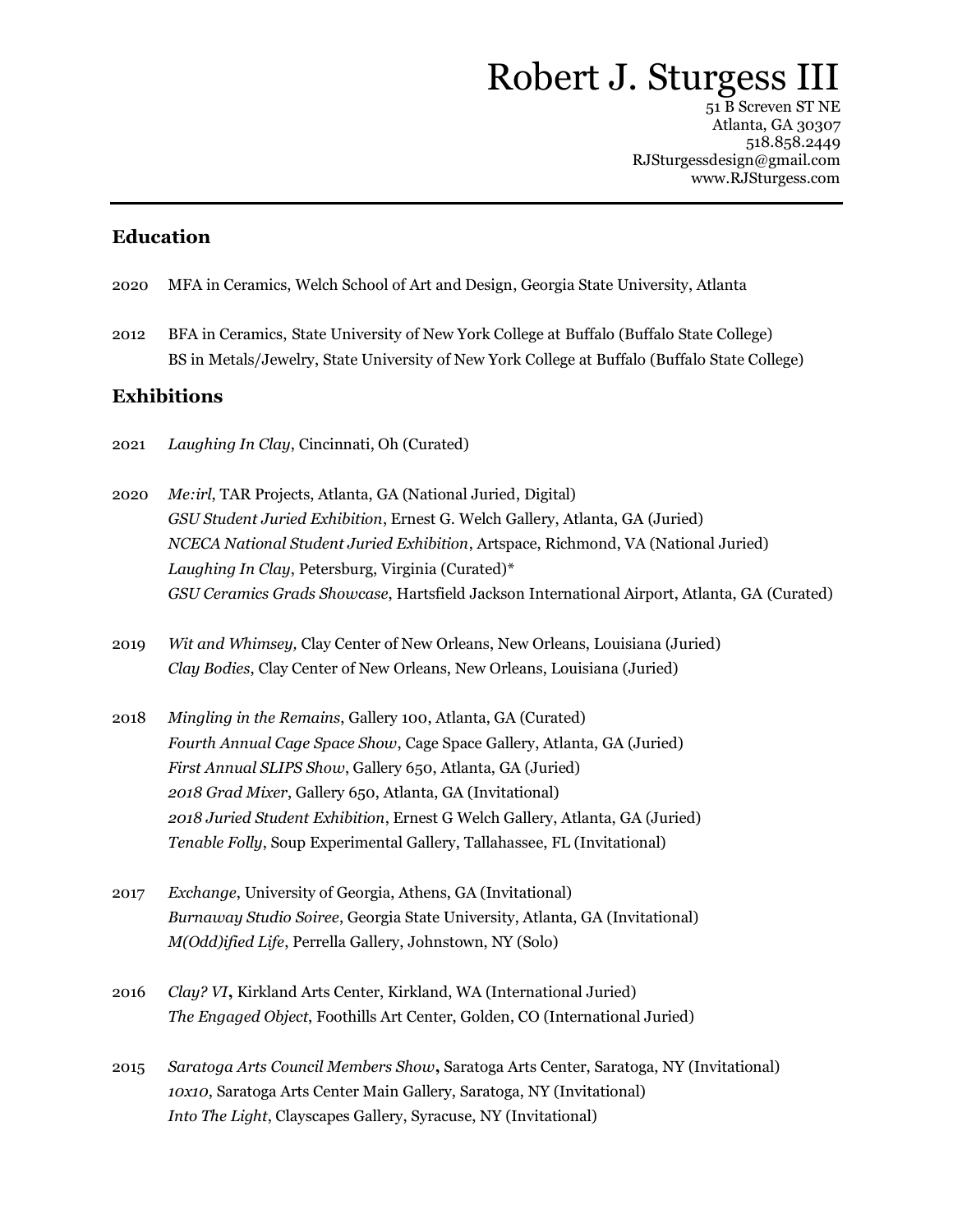## **Exhibitions (continued)**

- 2015 *Hudgens Center For the Arts Cup Show*, Deluth, GA (National) *Out Of The Round*, Arvada Center for the Arts, Arvada, CO (National Juried) *FMCC Alumni Exhibition*, Perella Gallery, Johnstown, NY (Invitational) *America's Clayfest III*, Blue Line Arts Gallery, Lincoln, CA (International Juried) *Seattle Erotic Art Festival*, Seattle, WA (International Juried)
- 2014 *Incite In-Sight*, Lincoln Center Art Gallery, Fort Collins, CO (National Juried) *Clay 3***,** Warrenville Public Library, Warrenville, IL (National Juried) *Disturb*, Hilton Milwaukee City Center, Milwaukee, WI (National Invitational)
- 2012 *(Un)Natural Selection*, Mugabco Incorporated, Buffalo, NY, (Solo) *Cups of Fire-National Ceramic Cup Competition***,** The Clay Gallery**,** Ann Arbor, MI (National Juried)

*Creative Associates Show***,** The Deans Gallery**,** Buffalo State College (Invitational) *Visual Arts Student Exhibition***,** Czurles Nelson Gallery**,** Buffalo State College (Juried)

2011 *Coalition for Ceramic Design Annual Show-All Fired Up***,** Bacon Gallery**,** Buffalo State College (Invitational) *Visual Arts Student Exhibition***,** Czurles- Nelson Gallery, Buffalo State College (Invitational) (also 2010, 2009) *Coalition for Ceramic Design Annual Show***,** Bacon Gallery**,** Buffalo State College, (Juried)(also 2010, 2009)

## **Residency Experience**

- 2021 **Artist Invite Artist Residency**, Watershed Center for Ceramic Arts, Newport, ME
- 2019 **Artist Residency**, Burren College of Art, Ballyvaughan, Co. Claire, Ireland

## **Awards and Honors**

- 2020 **Honorable Mention**, *GSU Juried Student Exhibition*, Atlanta, GA
- 2018 **Honorable Mention**, *First Annual SLIPS Show*, Atlanta, GA
- 2017 **Anderson Arts Ranch Scholarship Award**, Georgia State University, Atlanta, GA **Supplemental Funding Grant,** Georgia State University, Atlanta, GA
- 2015 **Honorable Mention**, *Out Of The Round*, Arvada, CO **People's Choice Award,** *FMCC Alumni Exhibition*, Johnstown, NY
- 2012 **Creative Associate For The Deans Gallery**, Buffalo State College, Buffalo, NY **Undergraduate Travel Grant,** Buffalo State College, Buffalo, NY
- 2011 **Undergraduate Research Grant,** *Combination of Ceramic Forms with Silicone***,** Buffalo State College, Buffalo, NY